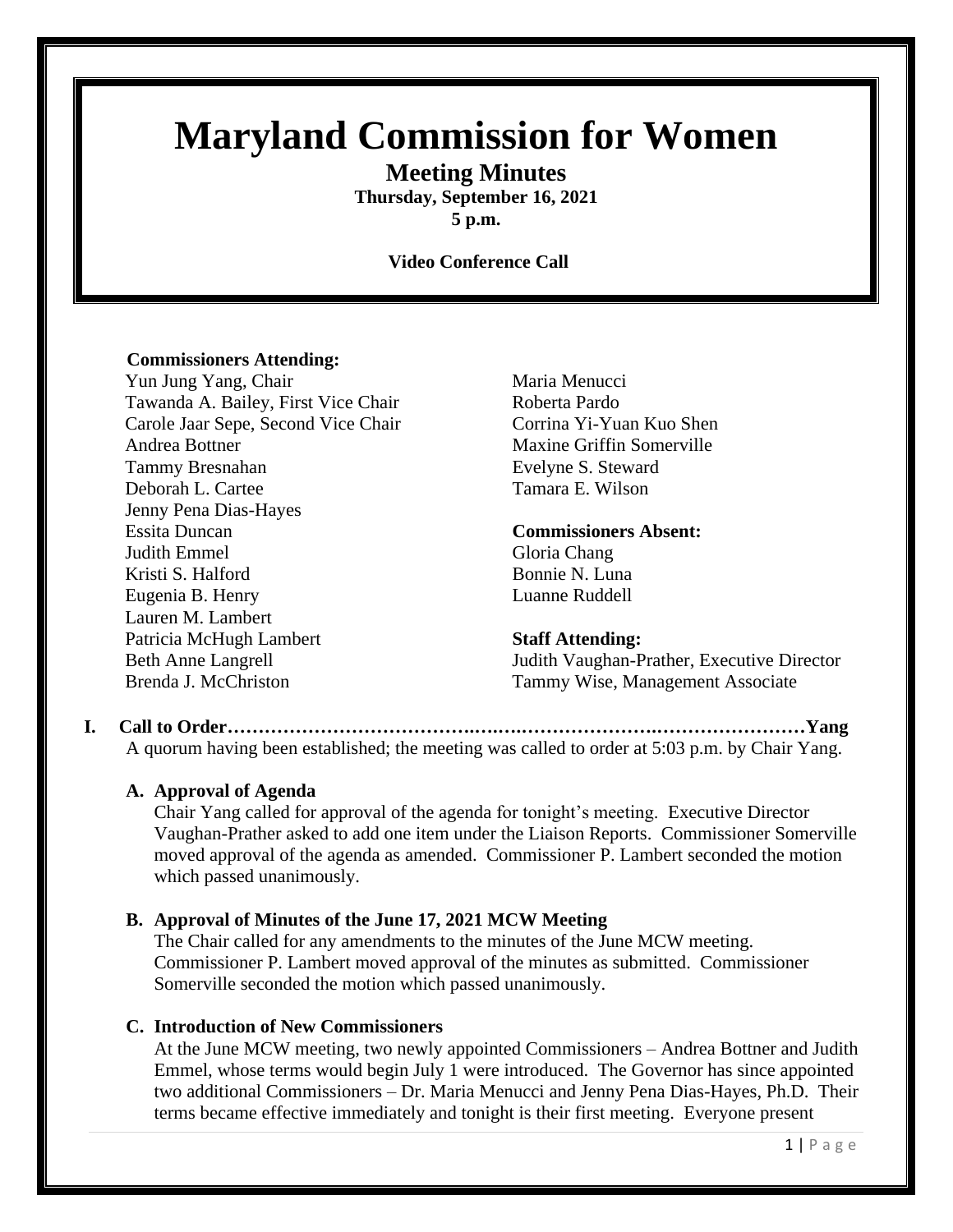introduced themselves to one another, and the two newest members were welcomed to the Commission.

## **II. Executive Committee Report…………………………….………………….…..…………. Yang**

#### **A. Resignation of Commissioner**

Commissioner Memon submitted her resignation for personal reasons, effective immediately. She has been a very valuable member of the Commission since 2014 and will be greatly missed.

#### **B. MCASA Call to Action Conference Sponsorship**

Discussion of the MCW's sponsorships and memberships for FY 2022 was tabled at the June Planning Meeting until tonight. Earlier this month, the MCW received an invitation to sponsor the annual "Call to Action" event hosted by the Maryland Coalition Against Sexual Assault, which was scheduled for September 14. The Executive Committee reviewed the request and the MCW sponsorship policy and made the decision to contribute a \$100 sponsorship for this event.

### **C. MCW 2021 – 2022 Sponsorships and Memberships**

A list of the MCW's proposed FY 2022 sponsorships and organizational memberships was reviewed. Commissioner P. Lambert moved approval, seconded by Commissioner Langrell. After some discussion in which it was explained that approval of this list does not necessarily preclude sponsorship of other events that come up during the year, the motion passed with one abstention. Second Vice Chair Sepe reminded the Commissioners that the MCW has an established policy of only sponsoring events or contributing memberships to organizations that are state-wide in focus and whose goals fit with the MCW's established positions and priorities.

#### **D. Speaker for October 21 MCW Meeting**

The Maryland Department of Veterans' Affairs has recently established a new office on women veterans and inclusion. The newly hired program manager has been invited to talk to the MCW at the start of the October meeting to discuss the initiative and issues that may be of mutual interest to our two organizations.

#### **III. Unfinished Business**

No unfinished business was brought before the Commission.

#### **IV.New Business**

No new business was brought before the Commission.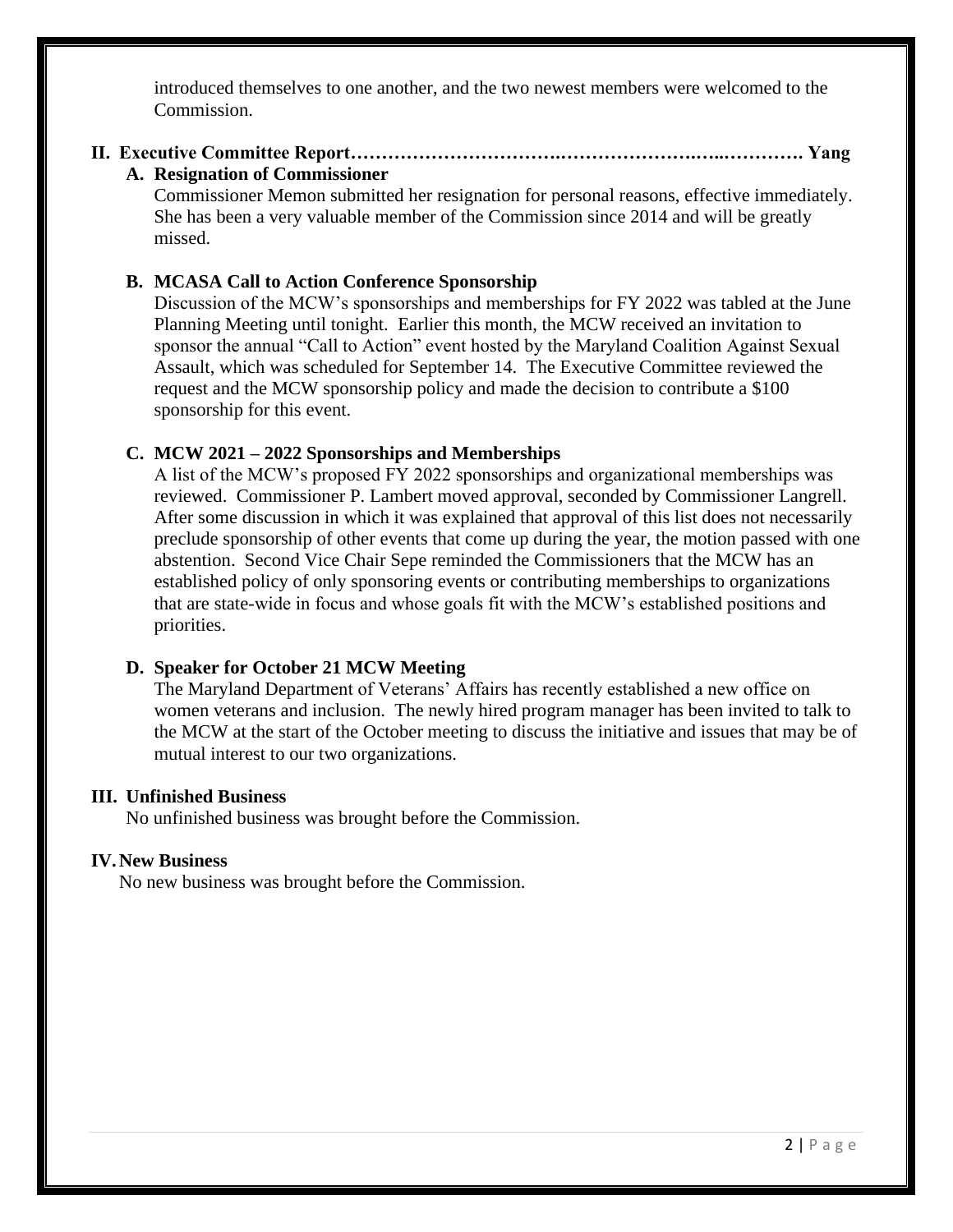#### **V. Committee Reports**

- **A. Policy and Legislation (PAL) Committee………………………………………….Halford** Nothing new to report this evening. The PAL Committee expects to become active later in the fall, especially around the MLAW Fall Conference.
- **B. Achievement and Recognition (ARC) Committee…………………………………Pardo** The call for nominations for both the 2022 Hall of Fame and the Maryland Young Women Leaders Awards will be issued a little later than usual this year in order not to conflict with the call for survey and focus group participation for the SWIM project. The Committee has scheduled its first meeting of this program year on October 13 at 4 p.m.
- **C. Status of Women in Maryland (SWIM) Pandemic Impact Research…………….Wilson** Commissioner Wilson reported that the Impact of the COVID-19 Pandemic on Women in Maryland Research Project is well underway. She thanked her committee and all the commissioners for all their hard work with outreach to ensure that our research is inclusive of all women in the state.

In 2016, the Maryland Commission for Women launched the first phase of its three-part Status of Women in Maryland (SWIM) initiative with the *Voices of Maryland Women Listening Tour*, traveling more than 3,000 miles across the state over a two-year period to conduct 19 public forums. In addition, a survey that was available in four languages, gathered further information from women who may not have been able to attend these in-person forums. *In Their Own Words: The Voices of Maryland Women*, published in August 2018, identified the top five issues presented by the more than 1400 women who participated in the Listening Tour and survey. In 2019, the Commission undertook Phase II of the Status of Women initiative: extracting and compiling the most current information available about Maryland women from statistics published by a range of federal and state agencies as well as private research and policy firms. *Maryland Women: A Status Report* was published in June 2021. That same month, the Commission launched Phase III of the SWIM research.

This final phase of the research will examine how Maryland women specifically have been affected by the pandemic over the past 17 months and seeks to understand the challenges they continue to face as society recovers.

The research project is being carried out in two steps. The first is an online survey available in five languages – English, Spanish, Chinese, Korean, and French. We have partnered with the 14 county Commissions for Women around the state, who have encouraged the women in their communities to participate in the survey. For counties from which at least 200 responses are received, we will provide that Commission for Women with the data for its county.

The survey was launched on August 4th and will close on September 30th. So far, more than 3000 women have completed the survey, with every one of the 24 major jurisdictions in Maryland participating.

MCW Chair Yang and Commissioner Wilson were invited to present a briefing on the SWIM research project to the Maryland General Assembly's Joint Committee on Children, Youth and Families on September 8 and another briefing was requested by the Maryland Commission on Civil Rights on September 12. Both briefings were very well received.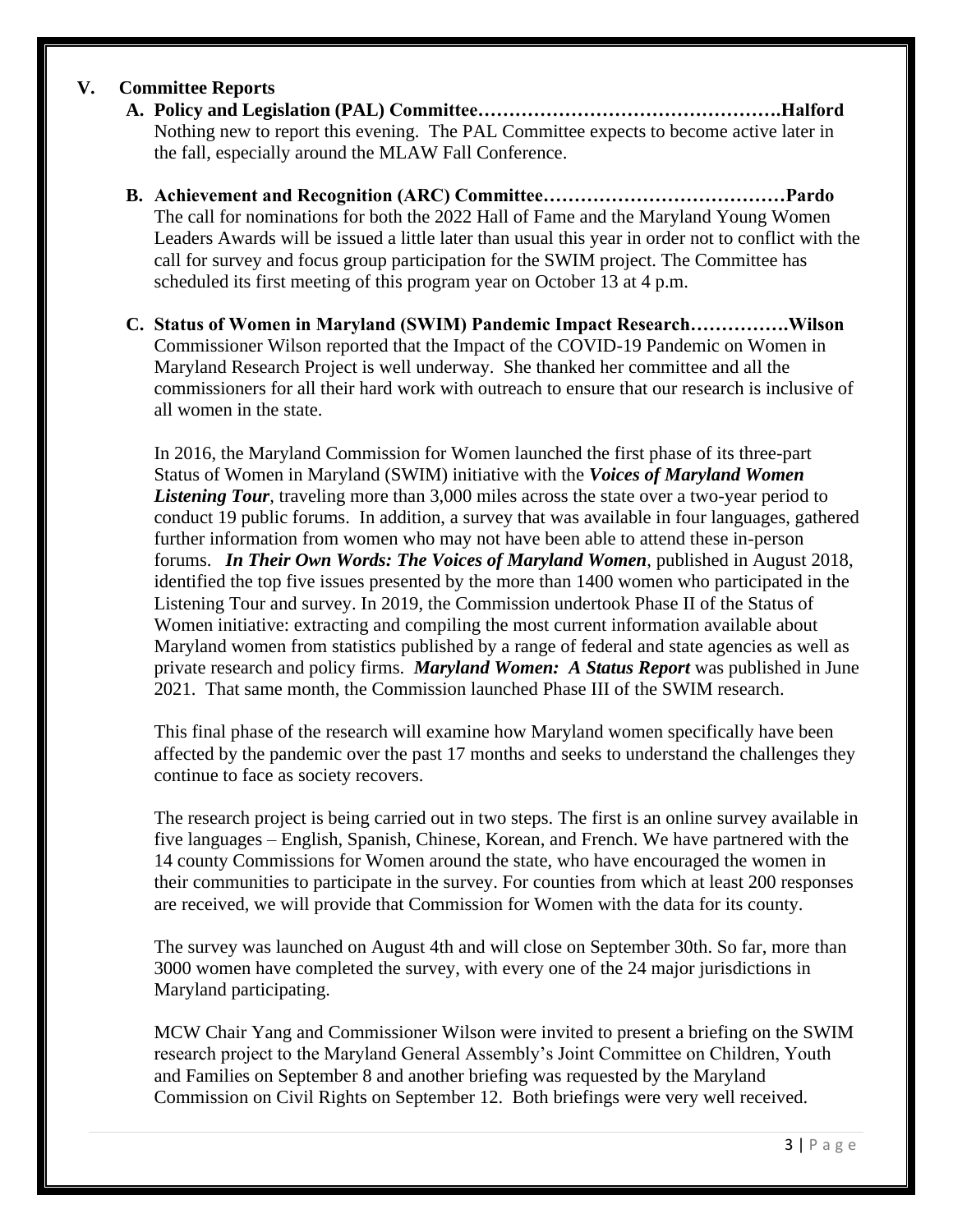The second step in the project will be a series of six focus groups, which will be conducted virtually starting at the end of this month. Three of these groups will be general in focus. Three will concentrate on a specific area of impact: mothers with young children, women business owners, and essential workers.

The survey closes September 30. All commissioners are strongly urged to continue outreach for the survey for the next two weeks. Commissioner Pardo noted that she has found that personal outreach really encourages individuals to participate. Commissioner Wilson thanked all the commissioners again for their help with outreach for this project.

#### **VI. Liaison Reports**

- **A.The Foundation for the Maryland Commission for Women………..………..….…….Shen** Nothing new to report this evening.
- **B. Maryland Women's Heritage Center…………………………………………..….…….Yang** On Sunday, September 12, the Center unveiled its new historical marker commemorating the work of Suffragists Caroline Hallowell Miller and Mary Bentley Thomas. The Suffrage Marker was permanently installed on the grounds of the Sandy Springs Museum. Executive Director Vaughan-Prather represented the MCW at the event.
- **C.Women Moving Forward (WMF) Conference………………....……………...……..Bottner** It was hoped that the conference for those incarcerated at the Maryland Correctional Institution for Women (MCIW) could be held in October, but it has now been postponed again. When a new date is known, the MCW will be informed. It appears that the MCIW has a new warden, Carol Harmon, appointed since the last time the MCW was involved with the WMF Conference.
- **D.Maternal Mortality Review Stakeholders Group…………………………………...Langrell** No report.
- **E. Maryland Women's History Museum………………………………………….….…..Emmel** No report.
- **F. UMD SAFE Center…………………………………………………………..……..Somerville** Commissioner Somerville has scheduled a meeting with the president of the Center to introduce herself and to discuss ways the MCW can support its work.
- **G. National Association of Commissions for Women………...………………Vaughan-Prather** Commission Chair Yang and Executive Director Vaughan-Prather attended one day of the annual NACW conference in Leesburg, VA in July. The organization has undergone several challenges the past year, including the resignation of its chair, and then of its new chair as both took new jobs and are no longer affiliated with Commissions for Women. A new chair, Marydith Tuitt of Massachusetts was elected at the conference. Three representatives of county Commissions for Women in Maryland were elected to the Board of Directors.